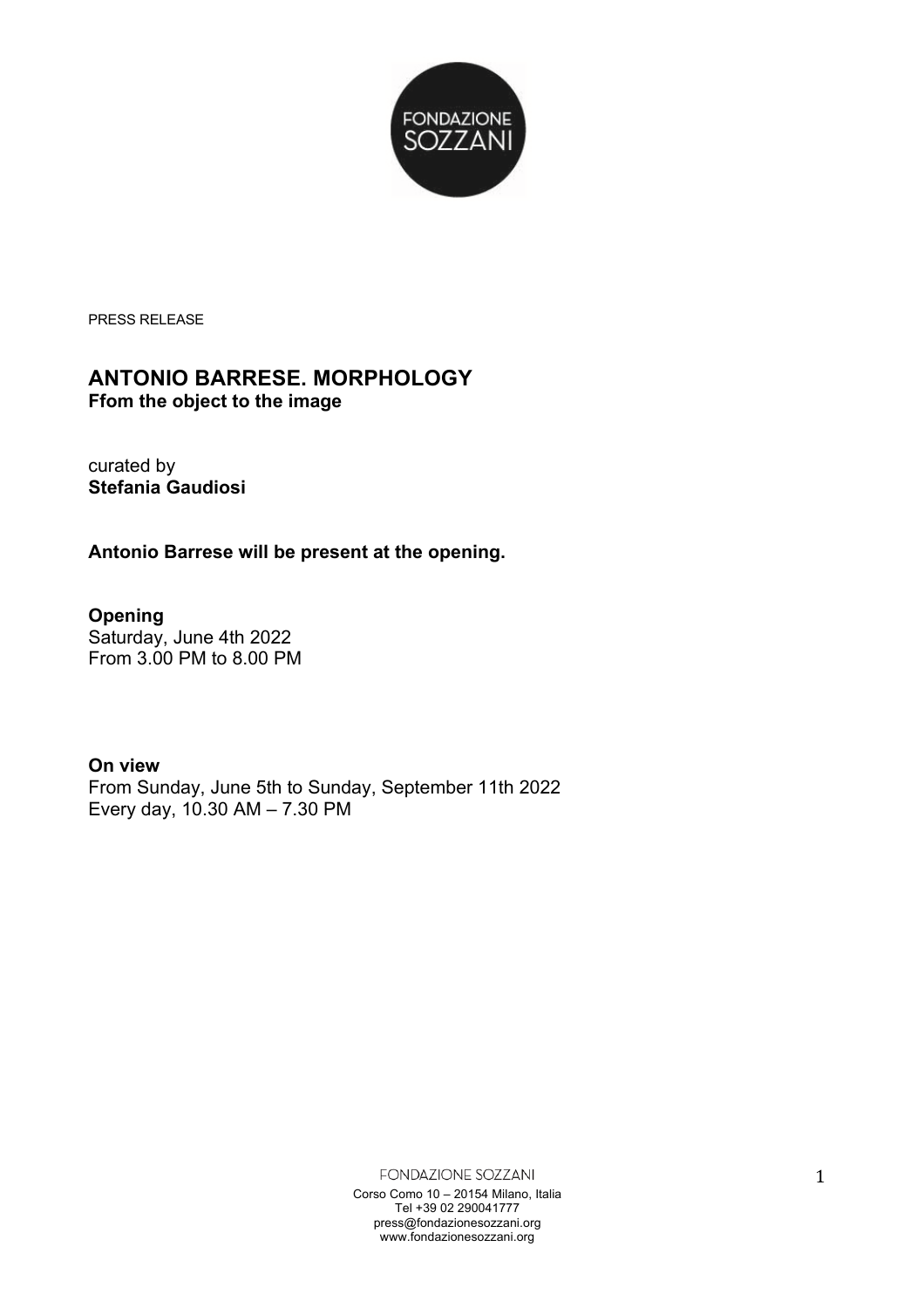

The Fondazione Sozzani presents **Antonio Barrese's exhibition "Morphology, from object to image"**, curated by **Stefania Gaudiosi**. Presented here, samples of of Antonio Barrese's research (Milan, 1945), merge art, design, technology and science.

Barrese started very young as a member of the Gruppo MID (Mutamento Immagine Dimensione), founded in Milan in 1965 and in time he dedicated himself to Kinetic Art, design, Visual Narrative, didactics, theory of art and project, morphological researches, photography

and experimental cinema.

This relentless research has led Barrese to distill a very personal language, with unique characteristic traits that cross different expressive territories, from photography to design, from art to corporate communication.

The focus of the exhibition is the production of images, the result of a complex interaction between kinetic objects and filming devices, which allows to represent what the human eye does not perceive and that would remain extraneous to knowledge. The starting nucleus was born from the "Synthetic Images", which, developed over the course of seven years from 1965 to 1972, concerned the production of abstract images obtained through the medium of photography.

Many interactive works, which use mechanical, electromechanical, electronic components to create different outcomes. His is, for example, the *Albero di luce*, set in front of the Castello Sforzesco in Milan between 2009 and 2010 on the occasion of the centenary of the birth of Futurism, a large kinetic and luminous installation 33 meters high, capable of generating continuous chromatic variations. On show is an immersive environmental installation that produces swarms of luminous sparks, continuous electrical short circuits.

The environment in which Barrese works is that of design, science, techniques, and the project. His poetics is that of Research, of art as science. Stroboscopic generators of luminous interferences, tracing lines, flashing lights, are instruments conceived and realized to produce a "segment of effects", that is a range of variability of a continuous optical phenomenon, with very wide fields of variability from which the Synthetic Images originate, then the new series of *Morphology Images*.

Light is an element of continuity in Barrese's production, from the Stroboscopic Generators to the Tracer Generators and the Interference Generators – all interactive works – up to the large environmental works and the Geographic Art of *FlowingRiver\_RioAmazonas*.

This is a research that Barrese defines as "meta-linguistic genetics" as it concerns the very genesis of form, in the conviction that the latter determines the linguistic structures of a still unexplored world, of the "world that is about to be" and that art fulfills, trying with study and tenacity to offer "new probabilities to the impossible."